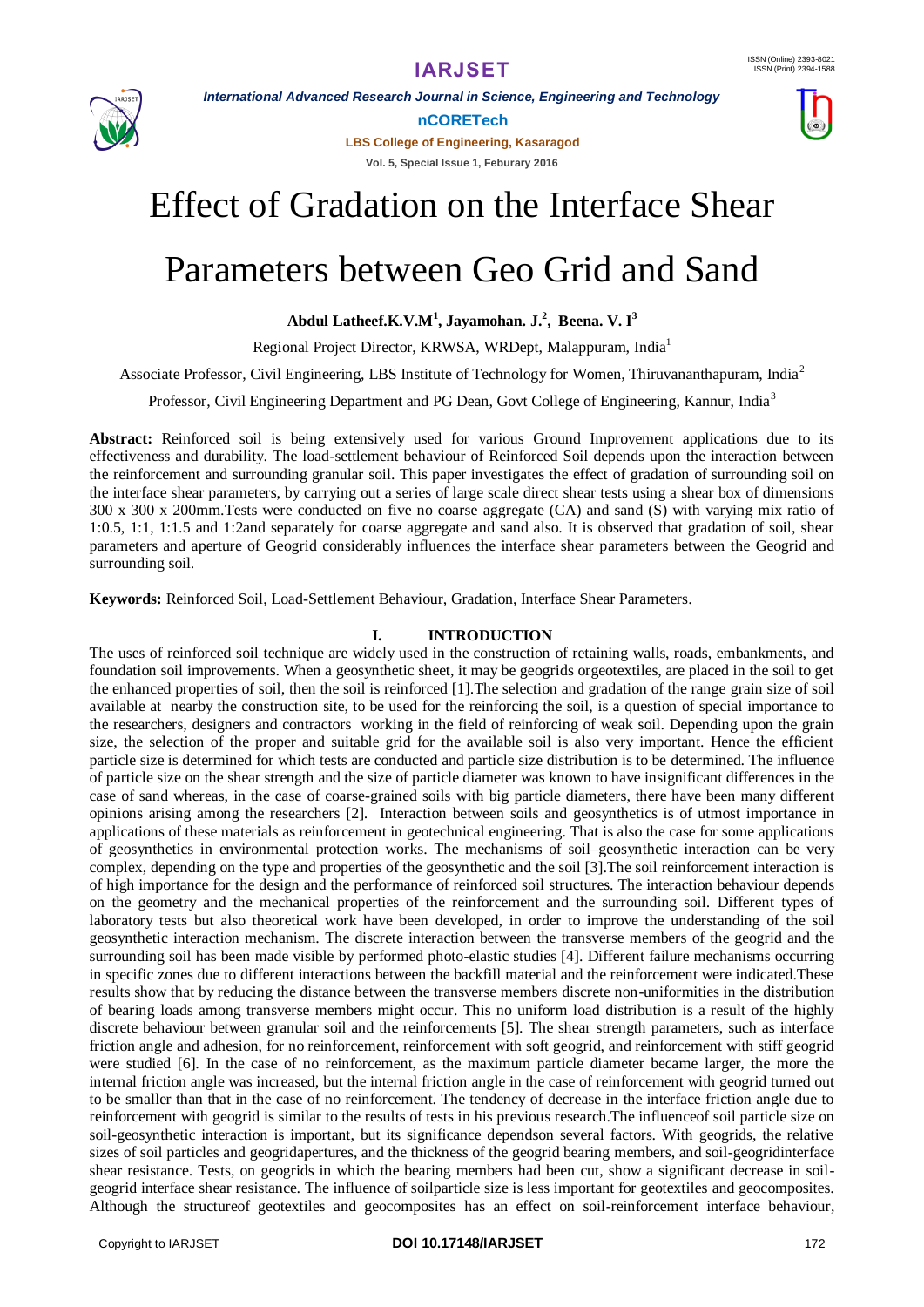## **IARJSET**



### *International Advanced Research Journal in Science, Engineering and Technology*

**nCORETech**

#### **LBS College of Engineering, Kasaragod**

**Vol. 5, Special Issue 1, Feburary 2016**

mobilisedpull-out resistance is also affected by the axial tensile stiffness of geotextiles and geocomposites [7]. The load–displacement curve obtained in pull-out tests are not sufficient for an accurate investigation of soil–grid interaction and bearing force degradation mechanisms must be incorporated in the analysis of grid pull-out response if accurate predictions of pull-out strength and grid deformations are to be made[8].

The correlation between certain physical properties of granular material such as the friction angle and the grain size distribution were studied[9]. In the laboratory, the determination of friction angle requires hard and expensive testing. Prediction of this parameter from the grading curve proves to be very interesting. Direct shear tests were performed on actual marine sand of Tergha (Algeria) and on seventeen different samples arranged from the same sand with various particle size ranges. Results showed that the friction angle of sand is a result of contribution of various constituent granular classes. The results show a direct relation between particles size and peak friction angle. It is noted that there is an increase in peak friction angle with the increase of particles size. So if we know the size of particles of marine sand we can deduce directly the value of peak friction angle. On the other hand the line of variation of internal friction angle, according to di is almost horizontal, which shows that there is no influence of the particles size on the internal friction angle.

### **II. TEST APPARATUS**

The schematic diagram of the modified shear box is shown in Figure 1.The test apparatus includes upper and lower boxes. The dimensions internally is 300mm x 300mm x 100mm and that of lower box is 300mm x 300mm x 100mm .The box is made of MS plates having a thickness of 4mm.The whole set up is mounted on a MS testing bench with facilities to apply vertical and horizontal loads. Also, the horizontal applied id through a 2 KN proving ring fitted with a dial gauge to measure the load applied. Another dial gauge is fitted on the other side to measure the horizontal displacement.



Figure 1: Test Apparatus

### **III. TEST MATERIALS**

The test soil consists of two parts. Coarse aggregate (CA) and sand(S).The tests are conducted for different mix ratios of CA and S and tested separately. The mix ratio of CA and S are: 1:0.5, 1:1, 1:1.5 and 1:2. The aperture size of the Geogrid used is27mm x 18mm and is made of PP.

| TABLE 1.1 NOI ENTILS OF SOIL |      |                 |      |      |      |      |  |  |
|------------------------------|------|-----------------|------|------|------|------|--|--|
| SOIL                         | D10  | D <sub>30</sub> | D50  | D60  | Cu   | Cc   |  |  |
| CA 1:0.5                     | 0.36 |                 | 4.95 | 5.9  | 16.4 | 1.9  |  |  |
| $CA$ 1:1                     | 0.22 | 0.65            | 2.1  |      | 18.2 | 0.48 |  |  |
| CA 1:1.5                     | 0.2  | 0.41            |      | 1.8  |      | 0.47 |  |  |
| CA 1:2                       | 0.2  | 0.42            | 1.3  | 1.9  | 9.5  | 0.46 |  |  |
| J.                           | 0.32 | 0.6             | 0.92 | 1.2  | 3.75 | 0.94 |  |  |
| CA                           | 1.95 | 3.3             | 6.8  | 6.45 | 3.3  | 0.87 |  |  |

| <b>TABLE 1: PROPERTIES OF SOIL</b> |  |  |
|------------------------------------|--|--|
|------------------------------------|--|--|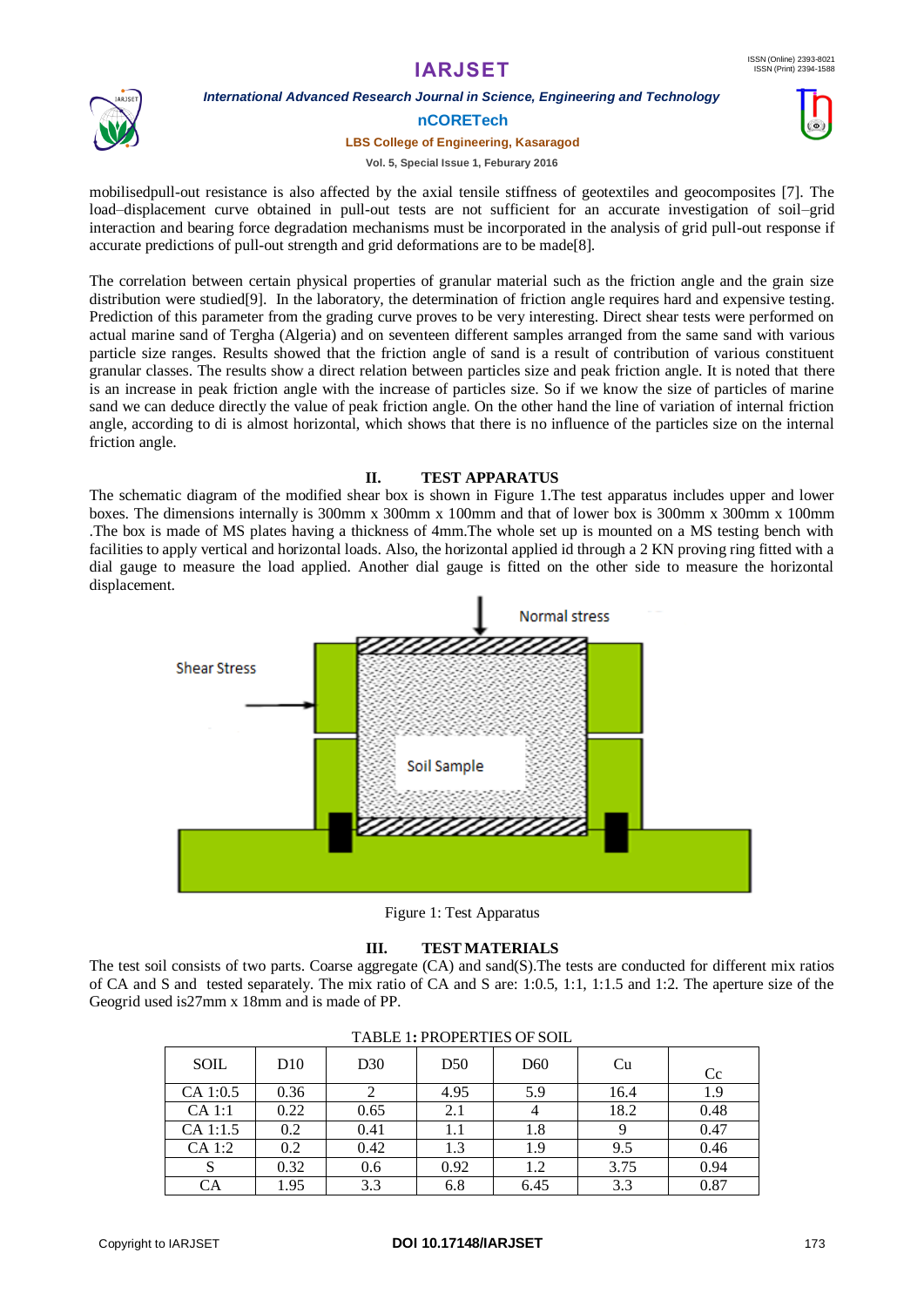# **IARJSET**

*International Advanced Research Journal in Science, Engineering and Technology*



#### **nCORETech**

**LBS College of Engineering, Kasaragod**

**Vol. 5, Special Issue 1, Feburary 2016**

### **IV. TEST PROCEDURE**

The CA and S mix is prepared for each mix ratios. The samples are well mixed and the sieve analysis is carried out. The soil sample is filled in the lower box in equal layers of 5 cm and each layer is compacted using a 1 Kg weight by tamping the surface. The dry density is also measured. The upper box is placed over the lower box and soil is filled as before. The rigid bearing plate was horizontally placed on the surface of the soil and the required vertical loads of 1.95, 3.9 and 5.85 KPa were applied. While doing the test with the Geogrid, 280mm x 280mm size Geogrid is used. The horizontal load applied is through a proving ring (PR) and is measured using a dial gauge fitted to the PR. The horizontal displacement is measures using a dial gauge fixed on the other side of the PR. The readings of horizontal displacements and horizontal load applied were measured against each vertical load.

The test is carried out for the CS: S mix ratio of 1:0.5 for vertical stress of 1.95, 3.9 and 5.85 KPa each with and without Geogrid. The test is repeated for all the mix ratios as well for Cs and S alone. The interface shear stress  $\tau_p$  of the modified shear test can be defined as  $\tau_p = T_p/A_p$ 

whereAp is the area of geogrid buried in the soil sample and  $T_p$  is the horizontal force applied through the PR [10]. The sand –Geogrid interface under direct shear mode is featured to shear resistance between sand and the surface of the ribs of Geogrid and internal shear resistance of the soil in the openings of Geogrid. An expression for this had proposed to predict the shear strength in sand – Geogrid interface mobilized under the direct shear mode is  $\tau_{\text{sand-Geogrid}} = \sigma n \left[ (1-\rho) \tan \phi_{\text{sg}} + \rho \tan \phi_{\text{s}} \right]$ 

where on is the normal stress,  $\rho$  is the per cent of open area of geogrid; $\phi_{sg}$  is the interface friction angle between sand and the Geogrid and ɸs internal friction of sand obtained from direct shear test [11].

### **V. RESULT AND DISCUSSION**

As narrated above, the vertical stress, shear stress, and displacements rate were measured from the experiments. The relations between the interface friction angle between sand and the Geogrid and internal friction of sand obtained from direct shear test these factors were investigated. These data were tried to correlate with the particle size, Cc and Cu of all the soil samples. The Cc values of different mixed CS and S is compared with the Interface friction angle between sand and the Geogrid and Internal friction angle of sand.

| Soil          | Interface friction angle<br>between sand and the<br>Geogrid $\phi_{sg}^0$ | Internal friction angle<br>of sand $\phi_s^0$ |
|---------------|---------------------------------------------------------------------------|-----------------------------------------------|
| CA: S:: 1:0.5 | 17                                                                        |                                               |
| CA: S:: 1:1   | 13.1                                                                      | 15.6                                          |
| CA: S:: 1:1.5 | 12.7                                                                      | 17                                            |
| CA: S:: 1:2   | 12.2                                                                      | 18.4                                          |
| CA            | 8.75                                                                      | 11.6                                          |
| S             | 8.75                                                                      | 11.6                                          |



Figure 2: Cc -  $\phi_s$  relation ship